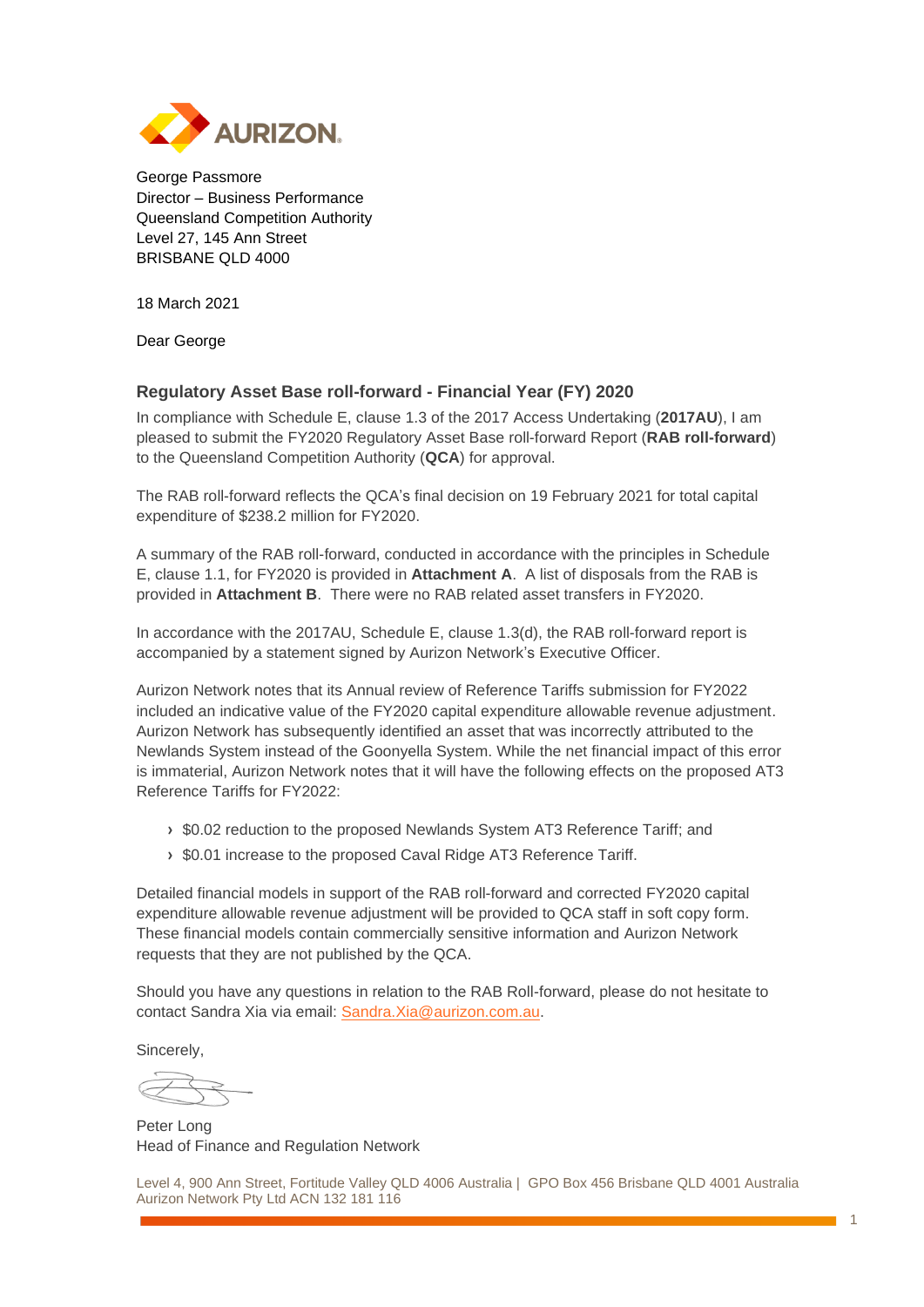# Attachment A

## **Central Queensland Coal Region – Regulatory Asset Base Roll-forward**

#### **Total RAB Assets**

**2019/20, as of 30 June, 2020**

| System                |                                             | <b>Opening Asset Value</b><br>2019/20 | 2019/20 Capex            | <b>Plus inflation</b> | less<br>depreciation | <b>Closing Asset</b><br>Value 2019/20 | Disposals/transfers | <b>Closing Asset Value</b><br>as 30 June 2020 |
|-----------------------|---------------------------------------------|---------------------------------------|--------------------------|-----------------------|----------------------|---------------------------------------|---------------------|-----------------------------------------------|
|                       |                                             | \$000s                                | \$000s                   | \$000s                | \$000s               | \$000s                                | \$000s              | \$000s                                        |
| Goonyella             | (inc Middlemount, Hail Creek and Vermont)   | 1,464,737                             | 93,831                   | $-16,292$             | 128,239              | 1,414,037                             |                     | 1,414,037                                     |
| Blackwater            | (Inc WIRP exc Rolleston and Minerva)        | 1,381,278                             | 87,268                   | $-15,351$             | 108,348              | 1,344,848                             |                     | 1,344,848                                     |
| Blackwater            | (Rolleston Inc WIRP)                        | 775,099                               | $\overline{\phantom{a}}$ | $-8,102$              | 48,497               | 718,500                               |                     | 718,500                                       |
| Blackwater            | (Minerva)                                   | 59,192                                | 26                       | $-619$                | 4,949                | 53,650                                |                     | 53,650                                        |
| Moura                 | (Inc WIRP)                                  | 323,426                               | 13,220                   | $-3,519$              | 20,185               | 312,943                               |                     | 312,943                                       |
| Newlands              | (inc NAPE)                                  | 330,095                               | 19,803                   | 4,917                 | 15,715               | 339,100                               |                     | 339,100                                       |
| <b>GAPE</b>           | (Inc GSE and Byerwen GAPE and Byerwen NAPE) | 920,806                               | 3,632                    | $-8,470$              | 71,379               | 844,590                               |                     | 844,590                                       |
| Goonyella (Electric)  | (inc Middlemount, Hail Creek and Vermont)   | 230,165                               | 7,092                    | $-2,480$              | 14,434               | 220,344                               |                     | 220,344                                       |
| GAPE (Electric)       | (Inc GSE and Byerwen GAPE and Byerwen NAPE) | 3,559                                 |                          | $-37$                 | 198                  | 3,324                                 |                     | 3,324                                         |
| Blackwater (Electric) | (Inc WIRP exc Rolleston)                    | 221,703                               | 6,611                    | $-2,387$              | 15,131               | 210,797                               |                     | 210,797                                       |
| Blackwater (Electric) | (Rolleston Inc WIRP)                        | 186,476                               |                          | $-1,949$              | 10,674               | 173,852                               |                     | 173,852                                       |
| Total                 |                                             | 5,896,536                             | 231,484                  | $-54,288$             | 437,748              | 5,635,984                             |                     | 5,635,984                                     |

Note: Capex is in start of year term

Level 4, 900 Ann Street, Fortitude Valley QLD 4006 Australia | GPO Box 456 Brisbane QLD 4001 Australia Aurizon Network Pty Ltd ACN 132 181 116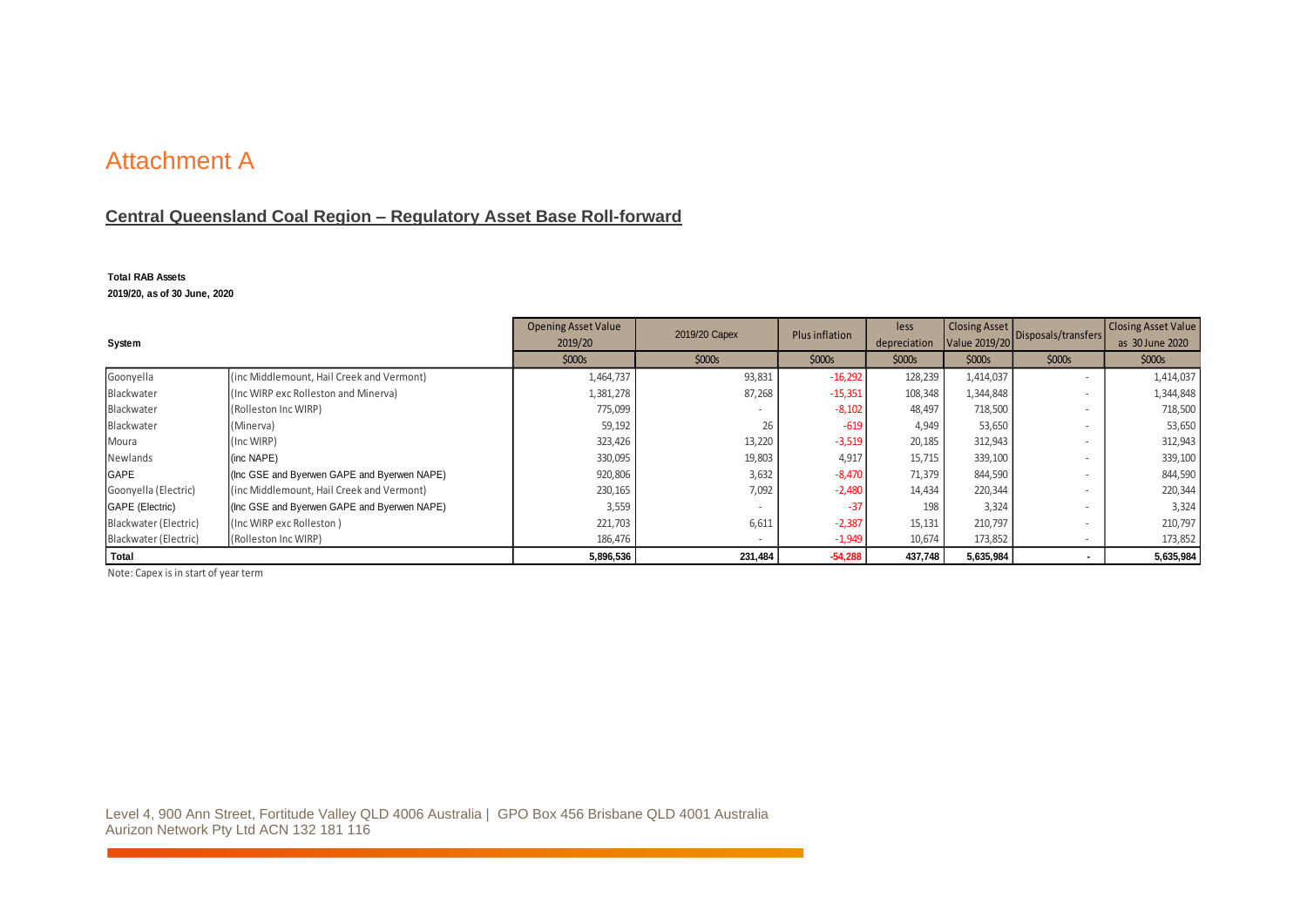## Attachment B

## **Central Queensland Coal Region - Asset Disposals and Transfers**

| <b>Asset ID</b> | <b>Disposal Description</b>                        | <b>Asset Class</b> | Location                         | System       | <b>Net Proceeds</b> |
|-----------------|----------------------------------------------------|--------------------|----------------------------------|--------------|---------------------|
| 1628831         | EQPT DATA NET RAILWAY CENTRE UPGRADE               | 3502               | ROMA ST - B.HILLS VIA CEN        | System wide* |                     |
| 1628832         | DATA NET EQPT RAILCENTRE 1 ROUTER                  | 3502               | ROMA ST - B.HILLS VIA CEN        | System wide* |                     |
| 1629921         | PABX TEL BRISBANE CENTRAL UPGRADE                  | 3504               | ROMA ST - B.HILLS VIA CEN        | System wide* |                     |
| 1629922         | PABX TEL RECONFIG TO NEW NUMBERING SYS             | 3504               | ROMA ST - B.HILLS VIA CEN        | System wide* |                     |
| 1631220         | ROUTE POLE MERINDA TO NEWLANDS                     | 3503               | <b>NEWLANDS</b>                  | Newlands     |                     |
| 1631431         | ROUTE CABLE OPTIC FIBRE UPGRADE                    | 3503               | YUKANX - HATFIELD                | Goonyella    |                     |
| 1631691         | SYS PCM OFC EQPT REPLACE GLAD - RTON               | 3503               | <b>BLACKWATER</b>                | Blackwater   |                     |
| 1631692         | SYS PCM OFC UPGRADE MACKENZIE - B'WATER            | 3503               | <b>BLACKWATER</b>                | Blackwater   |                     |
| 1631712         | SYS PCM OFC EQPT UPGRADE DOO                       | 3503               | <b>GOONYELLA</b>                 | Goonyella    |                     |
| 1631713         | SYS PCM OFC UPGDE - 34 MBIT/S MKY COPP             | 3503               | <b>GOONYELLA</b>                 | Goonyella    |                     |
| 2131930         | SYS MSR PABX #832 243 GOONYELLA - GREGORY          | 3503               | <b>GOONYELLA MINE LOOP</b>       | Goonyella    |                     |
| 3002641         | PABX TEL ROCKHAMPTON INSTALLATION EX LEASE         | 3504               | ROCKLANDS - ROCKHAMPTON          | North Coast  | U                   |
| 3386300         | TOOWOOMBA REMOTE VIDEO CONFERENCING UNIT           | 3502               | TOOWOOMBA - WYREEMAX             | Blackwater   |                     |
| 1047400         | TRACK TURNOUT - TYPE 29 [208]                      | 3206               | C'MONDAH YD - PWR HSE LP         | Blackwater   |                     |
| 1048030         | TRACK TURNOUT - TYPE 6 [207]                       | 3206               | <b>G/STONE PWR LOOP - GOLDIN</b> | Blackwater   |                     |
| 3690990         | Model & developed software for possession planning | 4102               | ROMA ST - B.HILLS VIA CEN        | System wide* |                     |
| 1631602         | SYS DMR UPGRADE BILOELA - BANANA RANGE             | 3503               | <b>MOURA</b>                     | Moura        |                     |
| 1631693         | SYSTEM PCM OFC UPGRADE ADDIT NCL DUPL.             | 3503               | <b>BLACKWATER</b>                | Blackwater   | O                   |
| 1631694         | SYS PCM OFC UPGRADE GLADSTONE - RTON               | 3503               | <b>BLACKWATER</b>                | Blackwater   |                     |
| 2411580         | SYS PCM OFC CALLEMONDAH - CLINTON                  | 3503               | <b>G/STONE PWR LOOP - GOLDIN</b> | Blackwater   |                     |
| 2466910         | <b>PABX TEL PRING</b>                              | 3504               | <b>DURROBURRA - PRING</b>        | Newlands     |                     |
| 3168050         | EQPT DATA NET LAN / WAN EQUIPMENT BILOELA          | 3502               | <b>DAKENBAX - BILOELA</b>        | Moura        |                     |
| 3168110         | EQPT DATA NET LAN / WAN EQUIPMENT GRACEMERE        | 3502               | ROCKLANDSX - GRACEMERE           | Blackwater   |                     |
| 1631363         | SYS DMR UPGRADE MACKAY - COPPABELLA                | 3503               | <b>GOONYELLA</b>                 | Goonyella    |                     |
| 2262250         | <b>SYS TCR UHF MACKAY FAR WEST</b>                 | 3503               | <b>GOONYELLA</b>                 | Goonyella    |                     |
| 1631714         | SYS PCM OFC UPGRADE HAY POINT EXPANSION            | 3503               | <b>GOONYELLA</b>                 | Goonyella    |                     |
| 2511881         | PABX TEL CALLEMONDAH TEST ROOM UPGRADE             | 3504               | <b>CALLEMONDAH YARD</b>          | Blackwater   |                     |
| 3169680         | <b>PABX TEL BLUFF CER</b>                          | 3504               | DUARINGA - BOONAL JT             | Blackwater   | U                   |
| 3121920         | SYS RADIO 12 CHANNEL EMERALD MWR TO SANDHURST CER  | 3503               | <b>CENTRAL WEST</b>              | Blackwater   |                     |
| 3121930         | SYS RADIO 2 CHANNEL LINKS SANDHURST CER TO MINERVA | 3503               | <b>CENTRAL WEST</b>              | Blackwater   |                     |
| 3121940         | SYS RAIL LOADER COMMUNICATIONS MINERVA WBG         | 3503               | <b>CENTRAL WEST</b>              | Blackwater   | $\Omega$            |

\* System wide assets were allocated to pricing systems based on the GTKs allocation on the relevant RAB inclusion years.

*There were no RAB related asset transfers in FY2020.*

Level 4, 900 Ann Street, Fortitude Valley QLD 4006 Australia | GPO Box 456 Brisbane QLD 4001 Australia Aurizon Network Pty Ltd ACN 132 181 116